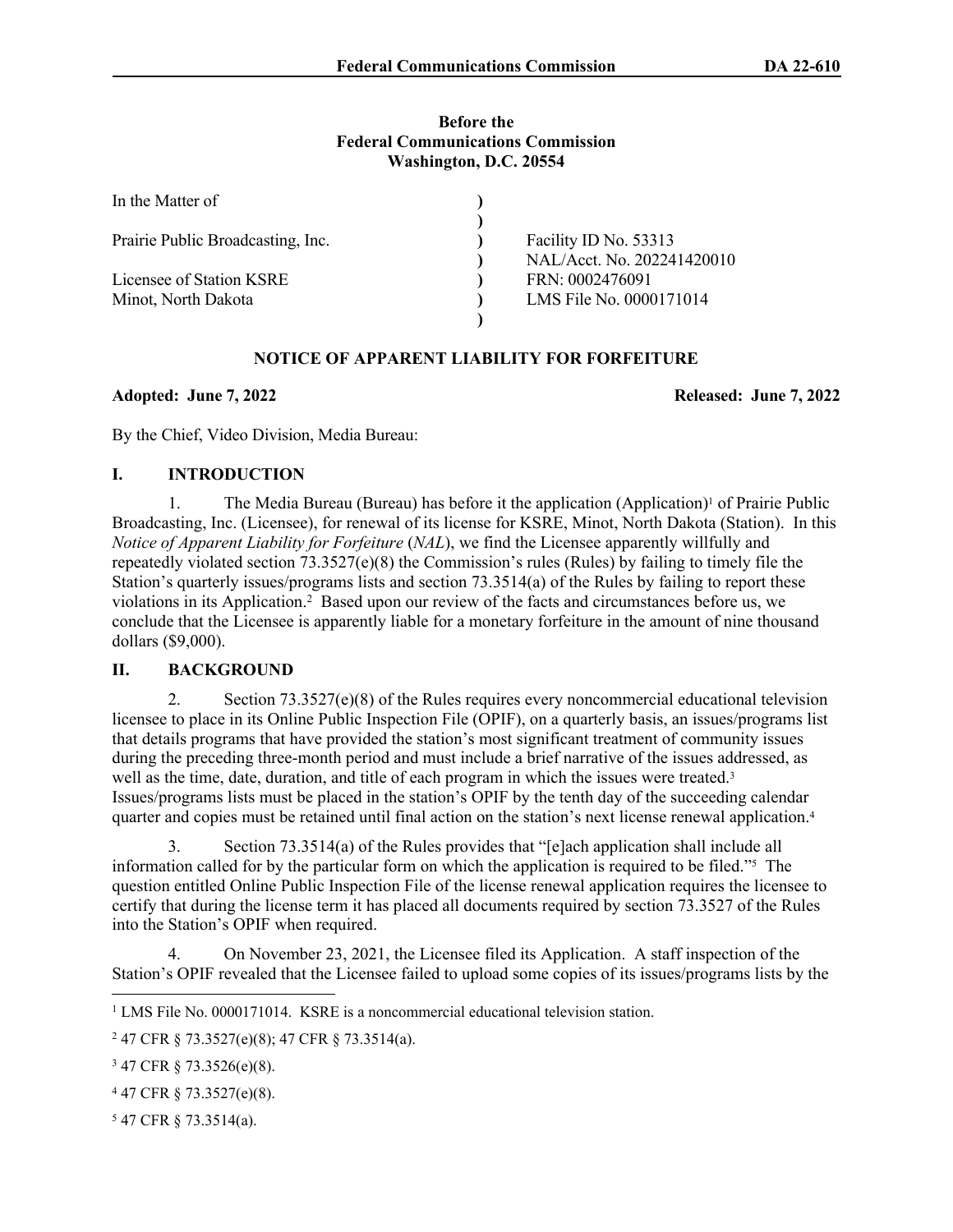deadline established in section 73.3527(e)(8) of the Rules.<sup>6</sup> Specifically, it uploaded four lists more than one year late, three lists between one month and one year late, and four lists between one day and one month late. The Licensee did not provide any explanation for its failure to upload these issues/programs lists in a timely manner. The Licensee also did not properly disclose these violations in its Application as required by section 73.3514(a) of the Rules.<sup>7</sup>

### **III. DISCUSSION**

5. *Proposed Forfeiture.* We find that the Licensee is apparently liable for a forfeiture in the amount of \$9,000.<sup>8</sup> The Licensee failed to upload in a timely manner to the Station's OPIF copies of the Station's issue/programs lists for 11 quarters*.* These late filings constitute an apparent willful and repeated violation of section 73.3527(e)(8) of the Rules.<sup>9</sup> Moreover, the Licensee's failure to report these violations in its Application constitutes an apparent violation of section 73.3514(a) of the Rules.<sup>10</sup>

6. Pursuant to section  $503(b)(1)(B)$  of the Communications Act of 1934, as amended (the Act), a person who is found to have willfully or repeatedly failed to comply with any provision of the Act or any rule, regulation, or order issued by the Commission, shall be liable to the United States for a forfeiture penalty.<sup>11</sup> Section 312(f)(1) of the Act defines will ful as "the conscious and deliberate commission or omission of [any] act, irrespective of any intent to violate" the law.12 The legislative history to section 312(f)(1) of the Act clarifies that this definition of willful applies to both sections 312 and 503(b) of the Act,<sup>13</sup> and the Commission has so interpreted the term in the section 503(b) context.<sup>14</sup> Section  $312(f)(2)$  of the Act provides that "[t]he term 'repeated,' when used with reference to the commission or omission of any act, means the commission or omission of such act more than once or, if such commission or omission is continuous, for more than one day."<sup>15</sup>

7. The Commission's *Forfeiture Policy Statement* and section 1.80(b)(10) of the Rules establish a base forfeiture amount of \$10,000 for public file violations and a base forfeiture of \$3,000 for failure to file a required form or information.<sup>16</sup> In determining the appropriate forfeiture amount, we may adjust the base amount upward or downward by considering the factors enumerated in section 503(b)(2)(E) of the Act, including "the nature, circumstances, extent and gravity of the violation, and,

<sup>9</sup> *See* 47 CFR § 73.3527(e)(8).

<sup>10</sup> *See* 47 CFR § 73.3514(a).

<sup>11</sup> *See* 47 U.S.C. § 503(b)(1)(B); *see also* 47 CFR § 1.80(a)(2).

 $12$  47 U.S.C. § 312(f)(1).

<sup>13</sup> *See* H.R. Rep. No. 97-765, at 51 (1982) (Conf. Rep.).

<sup>14</sup> *See Southern California Broadcasting Co.*, Memorandum Opinion and Order, 6 FCC Rcd 4387, 4388, para. 5 (1991) (*Southern California*), recon. denied, 7 FCC Rcd 3454 (1992).

 $15$  47 U.S.C. § 312(f)(2).

<sup>16</sup> *See Forfeiture Policy Statement and Amendment of Section 1.80 of the Rules to Incorporate the Forfeiture Guidelines*, Report and Order, 12 FCC Rcd 17087, 17113-15 (1997) (*Forfeiture Policy Statement*), *recon. denied*, 15 FCC Rcd 303 (1999); 47 CFR § 1.80(b), paragraph (b)(10), Table 1.

<sup>6</sup> 47 CFR § 73.3527(e)(8). The staff inspection was inconsistent with the Licensee's disclosures in its Application.

<sup>7</sup> *See* Application (responding "Yes" to the question "Licensee certifies that the documentation required by 47 CFR Sections 73.3526 or 73.3527, as applicable, has been uploaded to the station's public inspection file when required").

<sup>&</sup>lt;sup>8</sup> Our action today addresses known apparent violations from the date the prior license renewal application was granted through the adoption date of this item. Any violations that are discovered or may occur following the adoption date of this item and prior to the grant of the current Application would be separate violations and potentially subject to additional Commission action.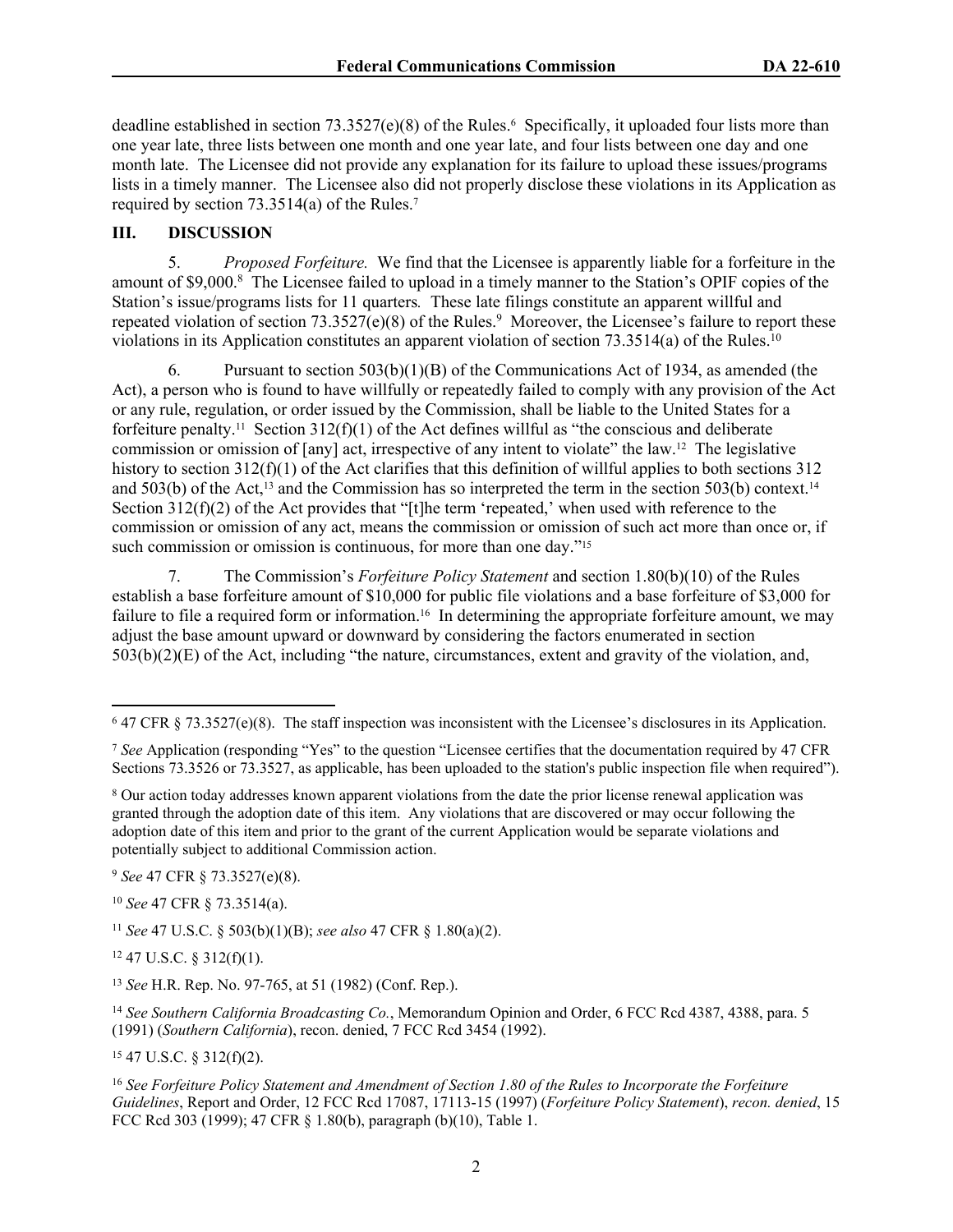with respect to the violator, the degree of culpability, any history of prior offenses, ability to pay, and such other matters as justice may require."<sup>17</sup>

8. In this case, the Licensee failed to timely upload to its OPIF issue/programs lists for 11 quarters, including filing four reports over one year late, in violation of section 73.3527(e)(8) of the Rules.<sup>18</sup> The Licensee did not provide an explanation for its repeated failure to timely upload its issue/programs lists. Taking into consideration all of the factors required by section 503(b)(2)(E) of the Act and the *Forfeiture Policy Statement*, we find that under the facts of this case a forfeiture in the amount of \$6,000 is appropriate for the Licensee's apparent failure to timely upload its issues/programs lists. We also find that an additional forfeiture of \$3,000 is warranted for the Licensee's apparent failure to disclose these violations in its Application in violation of section 73.3514(a) of the Rules.<sup>19</sup> Accordingly, the Licensee is liable for a total proposed forfeiture amount of \$9,000.

9. *License Renewal Application.* In evaluating an application for license renewal, the Commission's decision is governed by section  $309(k)$  of the Act.<sup>20</sup> That section provides that if, upon consideration of the application and pleadings, we find that: (1) the station has served the public interest, convenience, and necessity; (2) there have been no serious violations of the Act or the Rules; and (3) there have been no other violations which, taken together, constitute a pattern of abuse, we are to grant the renewal application.<sup>21</sup> If, however, the licensee fails to meet that standard, the Commission may deny the application—after notice and opportunity for a hearing under section 309(e) of the Act—or grant the application "on terms and conditions as are appropriate, including renewal for a term less than the maximum otherwise permitted."<sup>22</sup>

10. We find that the Licensee's apparent violation of sections 73.3527(e)(8) and 73.3514 of the Rules does not constitute a "serious violation" warranting designation of the Application for evidentiary hearing. Moreover, we find no evidence of violations that, when considered together, constitute a pattern of abuse.23 Further, based on our review of the Application, we find that the Station served the public interest, convenience, and necessity during the subject license term. We will therefore grant the Application by separate action upon the conclusion of this forfeiture proceeding if there are no issues other than those set forth in this *NAL* that would preclude grant of the Application.

<sup>20</sup> 47 U.S.C. § 309(k).

 $21$  47 U.S.C. § 309(k)(1).

 $22$  47 U.S.C. §§ 309(k)(2), 309(k)(3).

<sup>17</sup> 47 U.S.C. § 503(b)(2)(E). *See also Forfeiture Policy Statement*, 12 FCC Rcd at 17100-01; 47 CFR § 1.80(b)(10); 47 CFR § 1.80(b), paragraph (b)(10), Table 3.

<sup>18</sup> *See* 47 CFR § 73.3527(e)(8).

<sup>19</sup> 47 CFR § 73.3514(a).

<sup>&</sup>lt;sup>23</sup> For example, we do not find here that the Licensee's Station operation "was conducted in an exceedingly careless, inept and negligent manner and that the licensee is either incapable of correcting or unwilling to correct the operating deficiencies." *See Heart of the Black Hills Stations*, Decision, 32 FCC 2d 196, 198, para. 6 (1971). Nor do we find on the record here that "the number, nature and extent" of the violations indicate that "the licensee cannot be relied upon to operate [the station] in the future in accordance with the requirements of its licenses and the Commission's Rules." *Id.* at 200, paras. 10-11. *See also Center for Study and Application of Black Econ. Dev.*, Hearing Designation Order, 6 FCC Rcd 4622 (1991); *Calvary Educ. Broad. Network, Inc*., Hearing Designation Order, 7 FCC Rcd 4037 (1992).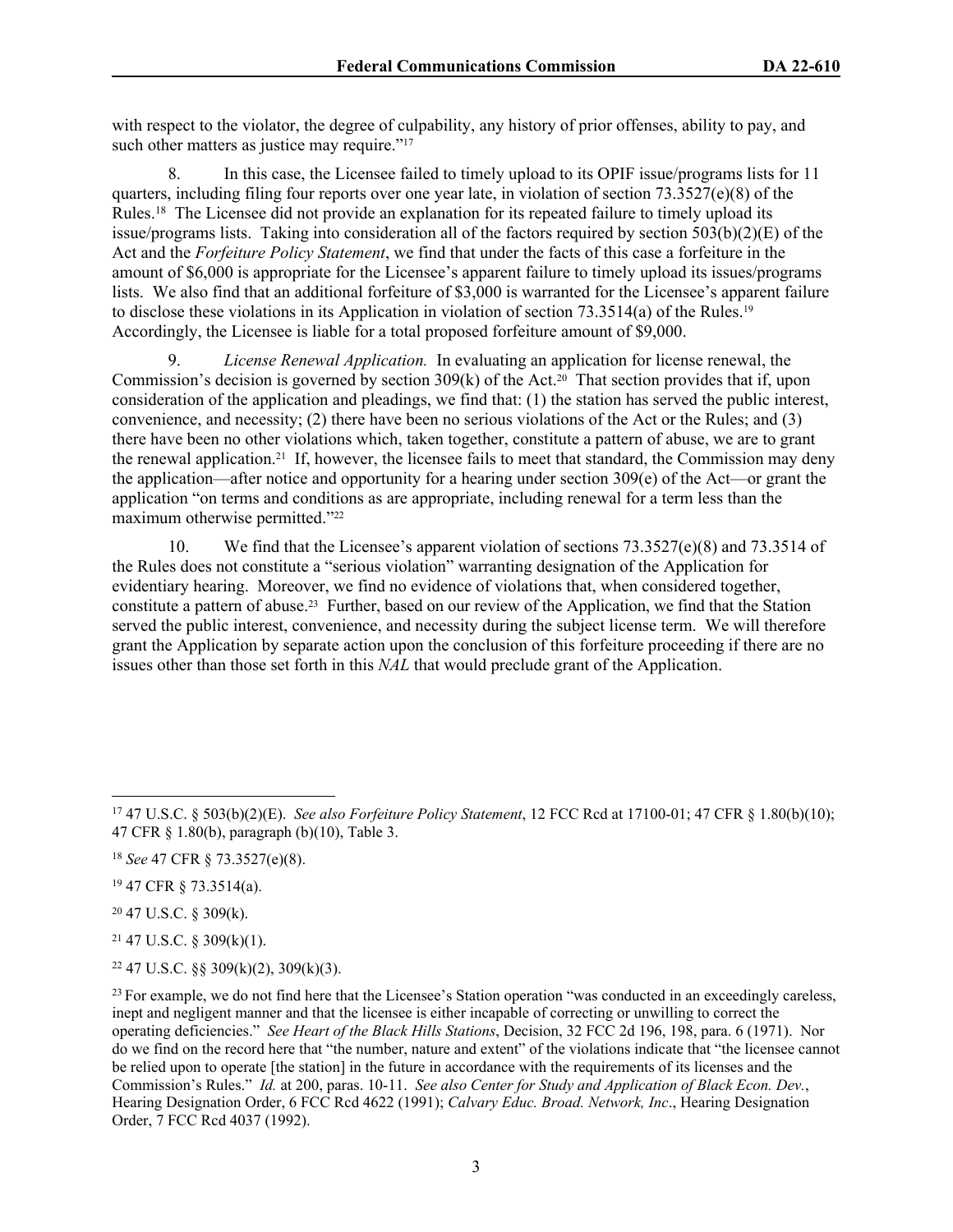### **IV. ORDERING CLAUSES**

11. Accordingly, **IT IS ORDERED**, pursuant to section 503(b) of the Communications Act of 1934, as amended, 47 U.S.C.  $\S$  503(b), and sections 1.80 and 0.283(d) of the Commission's rules, 47 CFR §§ 1.80 and 0.283, that Prairie Public Broadcasting, Inc., is hereby **NOTIFIED** of its **APPARENT LIABILITY FOR FORFEITURE** in the amount of nine thousand dollars (\$9,000) for its apparent willful and repeated violation of sections 73.3527(e)(8) and 73.3514 of the Commission's rules, 47 CFR §§ 73.3527(e)(8), 73.3514.

12. **IT IS FURTHER ORDERED** that, pursuant to section 1.80 of the Commission's rules, 47 CFR § 1.80, within thirty (30) days of the release date of this *NAL*, Prairie Public Broadcasting, Inc., **SHALL PAY** the full amount of the proposed forfeiture or **SHALL FILE** a written statement seeking reduction or cancellation of the proposed forfeiture.

13. Payment of the forfeiture must be made by credit card, ACH (Automated Clearing House) debit from a bank account using CORES (the Commission's online payment system),<sup>24</sup> or by wire transfer. Payments by check or money order to pay a forfeiture are no longer accepted. Notification that payment has been made must be sent on the day of payment to [VideoRenewals@fcc.gov.](mailto:VideoRenewals@fcc.gov) Below are instructions that payors should follow based on the form of payment selected:<sup>25</sup>

- Payment by wire transfer must be made to ABA Number 021030004, receiving bank TREAS/NYC, and Account Number 27000001. A completed Form 159 must be faxed to the Federal Communications Commission at 202-418-2843 or e-mailed to [RROGWireFaxes@fcc.gov](mailto:RROGWireFaxes@fcc.gov) on the same business day the wire transfer is initiated. Failure to provide all required information in Form 159 may result in payment not being recognized as having been received. When completing FCC Form 159, enter the Account Number in block number 23A (call sign/other ID), enter the letters "FORF" in block number 24A (payment type code), and enter in block number 11 the  $FRN(s)$  captioned above (Payor  $FRN$ ).<sup>26</sup> For additional detail and wire transfer instructions, go to [https://www.fcc.gov/licensing](https://www.fcc.gov/licensing-databases/fees/wire-transfer)[databases/fees/wire-transfer.](https://www.fcc.gov/licensing-databases/fees/wire-transfer)
- Payment by credit card must be made by using the Commission's Registration System (CORES) at<https://apps.fcc.gov/cores/userLogin.do>. To pay by credit card, log-in using the FCC Username associated to the FRN captioned above. If payment must be split across FRNs, complete this process for each FRN. Next, select "Manage Existing FRNs | FRN Financial | Bills & Fees" from the CORES Menu, then select FRN Financial and the view/make payments option next to the FRN. Select the "Open Bills" tab and find the bill number associated with the NAL/Acct. No. The bill number is the NAL Acct. No. (e.g., NAL/Acct. No. 1912345678 would be associated with FCC Bill Number 1912345678). After selecting the bill for payment, choose the "Pay by Credit Card" option. Please note that there is a \$24,999.99 limit on credit card transactions.
- Payment by ACH must be made by using the Commission's Registration System (CORES) at [https://apps.fcc.gov/cores/paymentFrnLogin.do.](https://apps.fcc.gov/cores/paymentFrnLogin.do) To pay by ACH, log in using the FRN captioned above. If payment must be split across FRNs, complete this process for each FRN. Next, select "Manage Existing FRNs | FRN Financial | Bills & Fees" on the CORES Menu, then select FRN Financial and the view/make payments option next to the FRN. Select the "Open Bills" tab and find the bill number associated with the NAL/Acct. No. The bill

<sup>24</sup> Payments made using CORES do not require the submission of an FCC Form 159.

<sup>&</sup>lt;sup>25</sup> For questions regarding payment procedures, please contact the Financial Operations Group Help Desk by phone at  $1-877-480-3201$  (option #6), or by e-mail at [ARINQUIRIES@fcc.gov.](mailto:ARINQUIRIES@fcc.gov)

<sup>26</sup> Instructions for completing the form may be obtained at<https://www.fcc.gov/Forms/Form159/159.pdf>.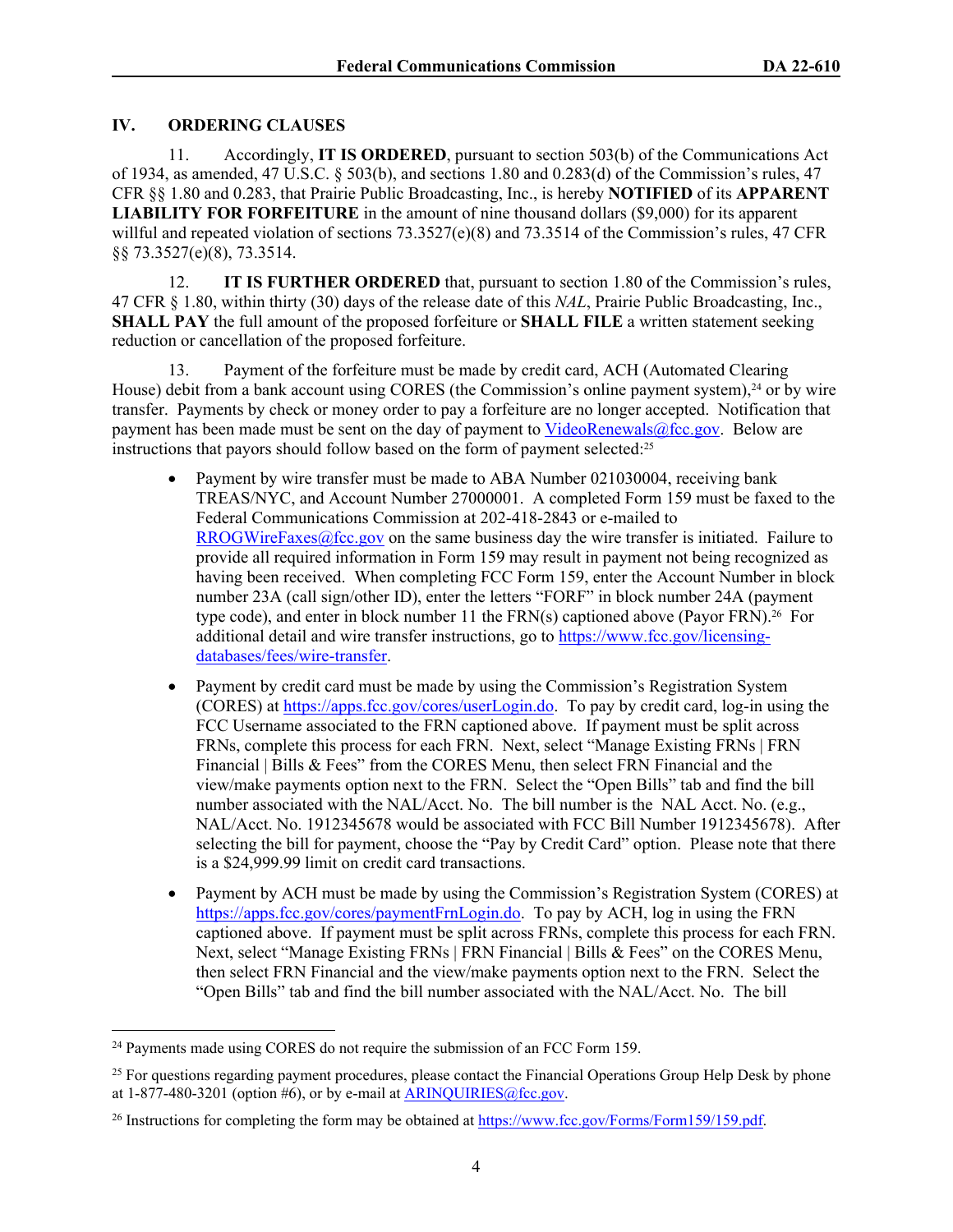number is the NAL/Acct. No. (e.g., NAL/Acct. No. 1912345678 would be associated with FCC Bill Number 1912345678). Finally, choose the "Pay from Bank Account" option. Please contact the appropriate financial institution to confirm the correct Routing Number and the correct account number from which payment will be made and verify with that financial institution that the designated account has authorization to accept ACH transactions.

14. The written response seeking reduction or cancellation of the proposed forfeiture, if any, must include a detailed factual statement supported by appropriate documentation and affidavits pursuant to sections 1.16 and 1.80 $(g)(3)$  of the Rules.<sup>27</sup> The written response must be filed with the Office of the Secretary, Federal Communications Commission, 45 L Street, NE, Washington, DC 20554, ATTN: Barbara A. Kreisman, Chief, Video Division, Media Bureau, and **MUST INCLUDE** the NAL/Acct. No. referenced above. A courtesy copy should also be emailed to  $VideoRenewals@fcc.gov$  to assist in processing the response.

- Filings can be sent by commercial overnight courier, or by first-class or overnight U.S. Postal Service mail. All filings must be addressed to the Commission's Secretary, Office of the Secretary, Federal Communications Commission.
	- o Commercial overnight mail (other than U.S. Postal Service Express Mail and Priority Mail) must be sent to 9050 Junction Drive, Annapolis Junction, MD 20701.
	- o Postal Service first-class, Express, and Priority mail must be addressed to 45 L Street, NE, Washington, DC 20554.
	- o Effective March 19, 2020, and until further notice, the Commission no longer accepts any hand or messenger delivered filings. This is a temporary measure taken to help protect the health and safety of individuals, and to mitigate the transmission of COVID-19.<sup>28</sup>

15. The Commission will not consider reducing or canceling a forfeiture in response to a claim of inability to pay unless the respondent submits: (1) federal tax returns for the most recent threeyear period; (2) financial statements prepared according to generally accepted accounting practices (GAAP); or (3) some other reliable and objective documentation that accurately reflects the respondent's current financial status. Any claim of inability to pay must specifically identify the basis for the claim by reference to the financial documentation submitted. Inability to pay, however, is only one of several factors that the Commission will consider in determining the appropriate forfeiture, and we have discretion to not reduce or cancel the forfeiture if other prongs of 47 U.S.C. § 503(b)(2)(E) support that result.<sup>29</sup>

16. Requests for full payment of the forfeiture proposed in this *NAL* under the installment plan should be sent to: Associate Managing Director-Financial Operations, 45 L Street, NE, Washington, DC 20554.<sup>30</sup> Questions regarding payment procedures should be directed to the Financial Operations Group Help Desk by phone, 1-877-480-3201 (option #6), or by e-mail at [ARINQUIRIES@fcc.gov.](mailto:ARINQUIRIES@fcc.gov)

17. **IT IS FURTHER ORDERED**, that copies of this *NAL* shall be sent, by First Class and Certified Mail, Return Receipt Requested, to Jack Anderson, Prairie Public Broadcasting, Inc., P.O. Box

<sup>&</sup>lt;sup>27</sup> 47 CFR §§ 1.16 and 1.80(g)(3).

<sup>28</sup> *See FCC Announces Closure of FCC Headquarters Open Window and Change in Hand-Delivery Policy*, Public Notice, 35 FCC Rcd 2788 (2020).

<sup>29</sup> *See, e.g.*, *Adrian Abramovich*, Forfeiture Order, 33 FCC Rcd 4663, 4678-79, paras. 44-45 (2018).

<sup>30</sup> *See* 47 CFR § 1.1914.